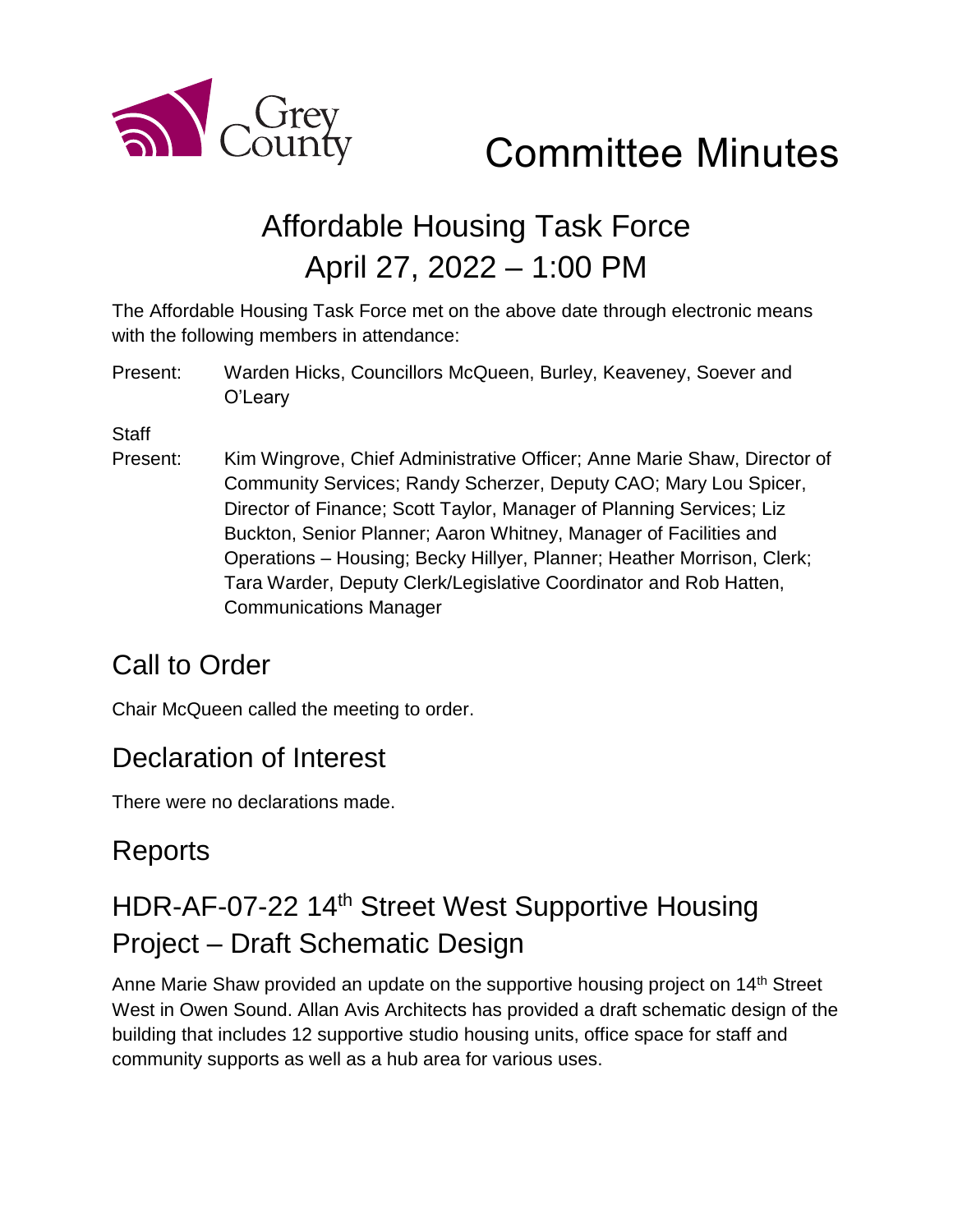She provided an overview of the features of the units. Aaron Whitney noted that the preliminary design from the mechanical engineers has been received. A heat pump system will be used to provide heating and cooling to three units. The refurbished units will provide heating to the other spaces. The washrooms are designed to have the accessible turning requirements. A new roof will be put on the building to address existing leaks.

Questions were addressed regarding the shut offs for individual units for plumbing and heat. It was noted that a sprinkler system was not costed, because a sprinkler system is not required as per the building code. Staff could investigate whether there would be insurance savings realized because of the installation of a sprinkler system. All buildings in Grey County's portfolio have been grandfathered in as smoke free. Heat detectors will be installed. There will likely be an area outside of the building for people to smoke. The building will be pet friendly. Staff are working with the Canadian Mental Health Association (CMHA) on the programing model for the building.

Despite the supportive housing units being primarily for individuals, consideration would be given to couples living within a unit. Common areas will include couches, TVs, and there will be a meeting room which could be reserved for people to use. The ability to host meals in common spaces is also being considered.

There will be a fob system to access the building as well as to gain entry into some common areas of the building. There are plans to have a pergola or other outdoor space for tenants as well.

Security cameras will be present both inside and outside. Staff are working with CMHA to be able to provide 24-hour care/staffing on site. Applications will be made to the Ontario Health Team for funding on this service.

When the schematic design is approved, the architect will proceed with the exterior design, site plan and bid documents. Staff will submit for site plan approval with the City of Owen Sound when the next set of drawings are complete. Staff anticipate site plan approval and an RFP for contracted services will be tendered in May and construction beginning in June. The anticipated completion date is March 2023.

*AF05-22* Moved by: Councillor Burley Seconded by: Councillor O'Leary

**That Report HDR-AF-07-22 regarding the request for proposal for architectural services for the 396 14th Street Owen Sound project be received for information.**

Carried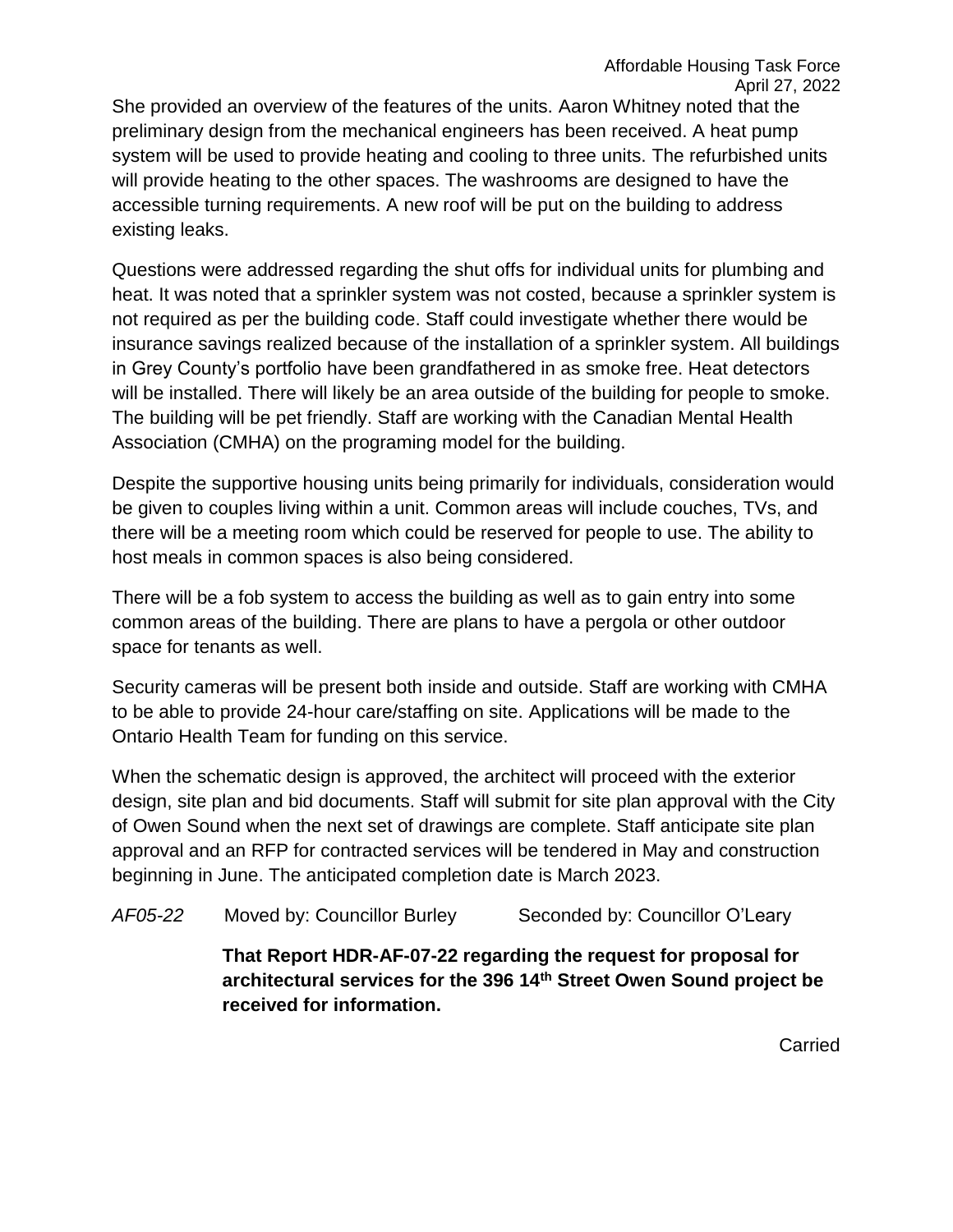# PDR-AF-17-22 Overview of Bill 109: More Homes for Everyone Act

Randy Scherzer presented the above noted report. Changes were released at the end of March and the province was seeking feedback until April 29, 2022. He noted that despite the bill having received Royal Assent on April 14, 2022, the Province is still seeking comments until April 29, 2022 on associated topics, including recommendations on how to deliver gentle density and support multi-generational communities, how best to support not for profit housing providers, and addressing housing needs in rural and northern communities.

This report provides a summary of changes and comments.

The approved Bill amends parts of the Development Charges Act, Planning Act, and other pieces of legislation.

Mr. Scherzer then summarized the key changes made to the Planning Act and provided comments on the other matters the Province is still seeking feedback on.

With regard to amendments to the Planning Act, changes have been made to site plan application approvals, zoning approvals, plan of subdivision approvals and the creation of a new Community Infrastructure and Housing Accelerator tool. Mr. Scherzer provided an overview of the changes.

Concern was expressed regarding the requirement to refund site plan applications if they are not approved within the prescribed timeframe as it could have the effect of revenue loss and shifting the cost of providing those services to taxpayers. If a municipality doesn't have all the information required for a site plan application, it may choose to refuse the application ahead of a looming deadline to avoid having to refund application fees. It could then force the applicant to reapply or appeal. The solution is to allow the flexibility of the municipality to work with applicants in order to avoid costly unintended consequences which could further delay development approvals. This was the practice prior to Bill 109 being passed. Staff recommend the province amend the legislation to remove the penalties around fees. It was noted that the intention of this was likely to accelerate the approval process for developments but the changes to Bill 109 could have the opposite effect.

A new tool has been established by the Province called the Community Infrastructure and Housing Accelerator (CIHA) Tool. The tool allows the Minister to expedite zoning changes for certain types of development if requested by a municipality. There will be guidelines established by the Minister prior to the tool being used.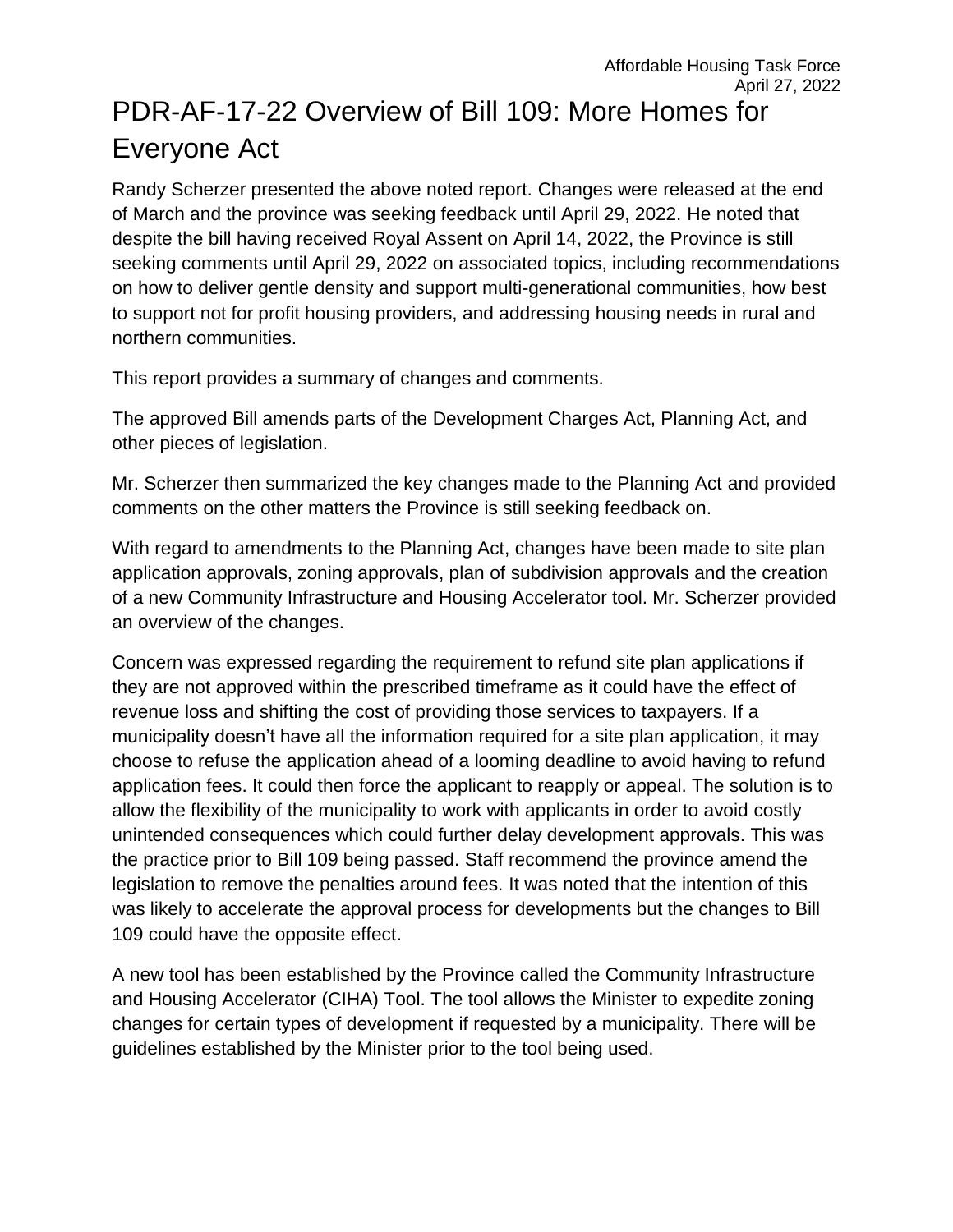Councillor Burley left the meeting at this time.

Staff spoke to the questions posed by the province around consultations related to housing and provided comments on those. The additional topics include housing needs in rural and northern municipalities, opportunities to increase missing middle housing with gentle density, including supports for multi-generational housing and access to provincial financing for not-for-profit housing providers.

| AF06-22 | Moved by: Warden Hicks | Seconded by: Councillor Keaveney |
|---------|------------------------|----------------------------------|
|---------|------------------------|----------------------------------|

**That Report PDR-AF-17-22 regarding an overview of the '***Bill 109: More Homes for Everyone Act'* **be received; and**

**That Report PDR-AF-17-22 be forwarded onto the Province of Ontario as the County of Grey's comments on Bill 109, More Homes for Everyone Act and the associated consultations posted on the Environmental Registry and Regulatory Registry through postings # 019-5283, 019-5284, 019-5285, 019-5826, 22-MMAH007 and 22- MMAH010; and**

**That the Report be shared with member municipalities and conservation authorities having jurisdiction within Grey County; and**

**That staff be authorized to proceed prior to County Council approval as per Section 25.6(b) of Procedural By-law 5003-18.**

Carried

#### **Correspondence**

Correspondence from Ministry of Municipal Affairs and Housing – New Regulatory Framework under the Community Housing Renewal Strategy

AF07-22 Moved by: Councillor O'Leary Seconded by: Councillor Soever

**That the correspondence from the Ministry of Municipal Affairs and Housing regarding a new regulatory framework under the Community Housing Renewal Strategy be received for information.** 

Carried